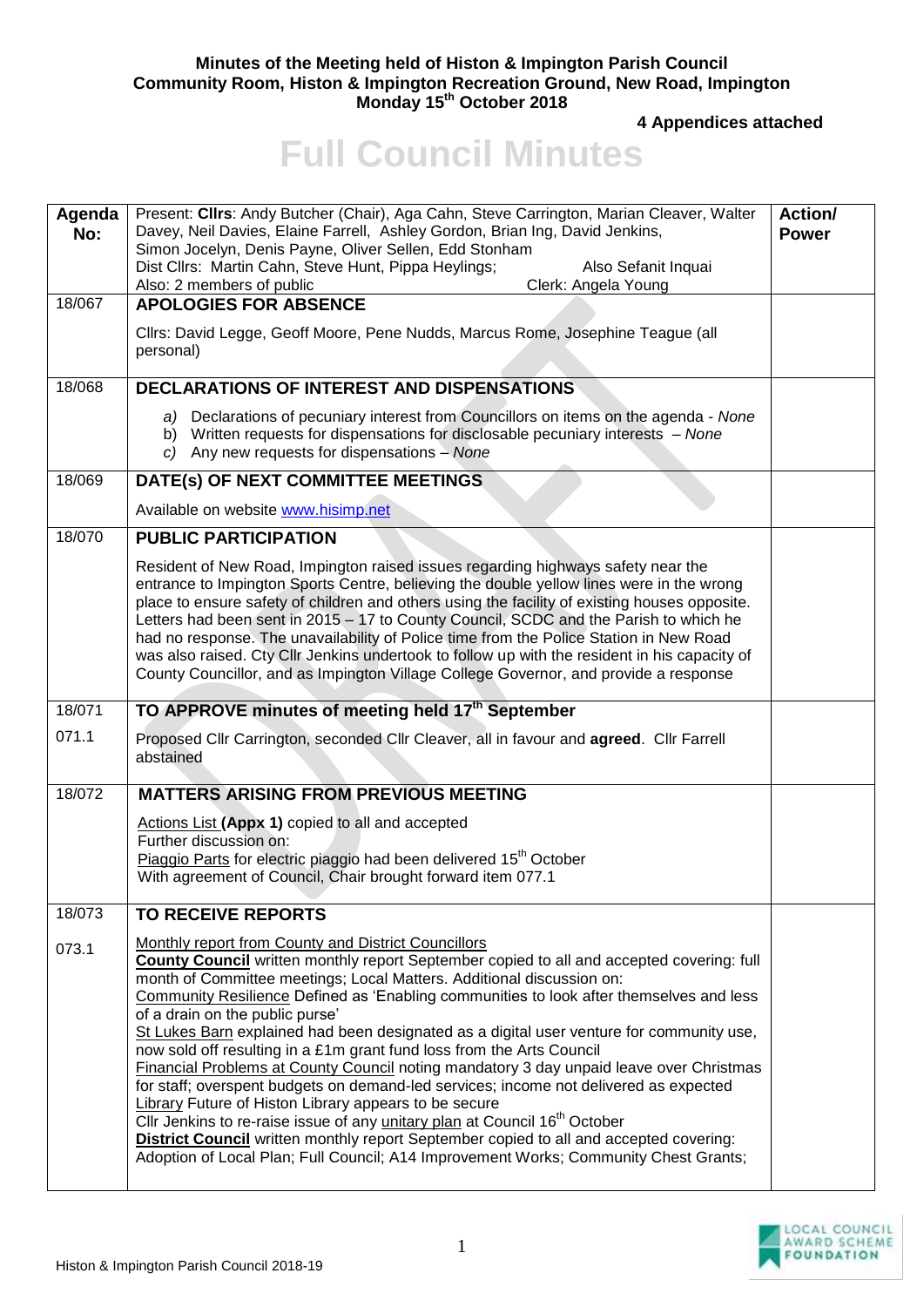| Roll out of Universal Credit Dist Cllrs were concerned on effect on local residents in need<br>and were seeking ways to keep informed of options, e.g. payment direct to landlords rather<br>than wait for personal payments. Libraries, Churches, housing associations, schools,<br>parentmail, community centres all suggested<br>Local Plan now approved and adopted. New review to commence immediately for<br>implementation by 2021. Some discussion on lengthy time for current agreement on plan<br>Impington Lane Planning Application S/1486/18/FL had been postponed to go before<br>Planning Committee in November<br><b>FLA</b><br>Clerk's Report (Pg 1/2) (Appx 2) copied to all and accepted. Further discussion on:<br>073.2<br><b>Committee</b><br>Audit Certificate to be reported at Finance, Legal and Admin Committee 22 October<br>Aims & Ambitions Workshop Cllrs Payne and Farrell to meet facilitator and organise<br><b>DWP/EF</b><br>session<br>Remembrance Sunday Clerk to send out details to all Councillors<br>Mobile Warden meeting due 18 October<br>Connections Bus Project AGM. Cllr Jocelyn to attend and raise issues highlighted on social<br><b>SJ</b><br>media re youth provision<br>Code of Conduct Training Cllrs: Davey, Farrell, Legge, Romer, Stonham, Teague, Nudds,<br>Butcher, Clerk and RFO expected to attend<br>Local Parish Councils Chair and Clerks invited to meet other Chairs and Clerks of<br>neighbouring parishes, November dates suggested<br><b>Chairs Report (Appx 3)</b> copied to all and accepted. Chair drew attention to the need for all<br>073.3<br>Councillors to respond both with suggestions and positive comments to the Neighbourhood<br>Plan Consultation and encourage groups they may be members of to do so also<br>073.4<br>Any other Working Group / Task & Finish Group Reports<br>Drainage Working Party no meeting held<br>Public Art Working Party - no meeting held. Cllr Farrell reported on plans to professionally<br>paint strip BT Phone Box Milton Road<br>Primary School Development Task & Finish - no meeting held. Cllr Farrell reported on:<br>Meeting Project Manager Kier at Play Area, further meeting sought<br>EF<br>Meeting with County Council 27 July, Cllr Farrell and Cty Cllr Jenkins met team<br>Advised that:<br>Two storey block at Junior School due to be handed over October half term<br>Junior School site due to finish January 2019, three mobiles would remain onsite<br>$\bullet$<br>until completion of Buxhall Farm (no planning application yet in). No school likely at<br>Buxhall site until at least Summer 2020<br>Mature hedge fronting Buxhall site would be removed and replaced. Cllr Farrell<br>discussing options with Dist Cllr Heylings<br>No technical reasons found to install roundabout facility at Cottenham Road<br>junction<br>Parish Council suggestion for pedestrian access on southern boundary of Buxhall<br>$\bullet$<br>Farm site had been relayed to County Council but no agreement made.<br>Pollution/connection issue to be pursued<br>No sight of solar cost benefits analysis yet. Members were concerned that safe<br>route to school condition of planning permission for Junior School site not yet met<br>A further meeting with the County Council Buxhall site team was being requested<br>High Street & Beyond Task & Finish - Traders meeting held 27 September<br>A14 Group- meetings held 18 September, 1 October. Sincere thanks to all working on the<br>A14 group recorded.<br>Health & Well Being Working Party - meeting held 24 September. Cllr Payne updated<br>verbally on discussions and news. Diabetes support group had met twice, with some 540<br>on the Firs Register with Type 2 Diabetes. The group were looking for a new, free of<br>charge, home for meetings. Some data on free school meal provision locally had been<br>received<br>King's Meadow Working Party - meeting held 10 October. Cllr Payne reported verbally on<br>the meeting. Recent litter pick poorly attended. Next litter pick 24 November, all welcome.<br>Problems with roadside weeds would be raised with North Patch Officer. Discussion on<br>possible parishing of Kings Meadow continued<br>Newsletter Editorial - meeting due 8 November 2018, deadline for next edition copy<br>Monday 3 December<br>Neighbourhood Plan Task & Finish - drop ins and presentation arranged October and | Histon & Impington Village Design Statement; Committee meetings. Additional discussion |  |
|----------------------------------------------------------------------------------------------------------------------------------------------------------------------------------------------------------------------------------------------------------------------------------------------------------------------------------------------------------------------------------------------------------------------------------------------------------------------------------------------------------------------------------------------------------------------------------------------------------------------------------------------------------------------------------------------------------------------------------------------------------------------------------------------------------------------------------------------------------------------------------------------------------------------------------------------------------------------------------------------------------------------------------------------------------------------------------------------------------------------------------------------------------------------------------------------------------------------------------------------------------------------------------------------------------------------------------------------------------------------------------------------------------------------------------------------------------------------------------------------------------------------------------------------------------------------------------------------------------------------------------------------------------------------------------------------------------------------------------------------------------------------------------------------------------------------------------------------------------------------------------------------------------------------------------------------------------------------------------------------------------------------------------------------------------------------------------------------------------------------------------------------------------------------------------------------------------------------------------------------------------------------------------------------------------------------------------------------------------------------------------------------------------------------------------------------------------------------------------------------------------------------------------------------------------------------------------------------------------------------------------------------------------------------------------------------------------------------------------------------------------------------------------------------------------------------------------------------------------------------------------------------------------------------------------------------------------------------------------------------------------------------------------------------------------------------------------------------------------------------------------------------------------------------------------------------------------------------------------------------------------------------------------------------------------------------------------------------------------------------------------------------------------------------------------------------------------------------------------------------------------------------------------------------------------------------------------------------------------------------------------------------------------------------------------------------------------------------------------------------------------------------------------------------------------------------------------------------------------------------------------------------------------------------------------------------------------------------------------------------------------------------------------------------------------------------------------------------------------------------------------------------------------------------------------------------------------------------------------------------------------------------------------------------------------------------------------------------------------------------------------------------------------------------------------------------------------------|----------------------------------------------------------------------------------------|--|
|                                                                                                                                                                                                                                                                                                                                                                                                                                                                                                                                                                                                                                                                                                                                                                                                                                                                                                                                                                                                                                                                                                                                                                                                                                                                                                                                                                                                                                                                                                                                                                                                                                                                                                                                                                                                                                                                                                                                                                                                                                                                                                                                                                                                                                                                                                                                                                                                                                                                                                                                                                                                                                                                                                                                                                                                                                                                                                                                                                                                                                                                                                                                                                                                                                                                                                                                                                                                                                                                                                                                                                                                                                                                                                                                                                                                                                                                                                                                                                                                                                                                                                                                                                                                                                                                                                                                                                                                                                                                | on:                                                                                    |  |
|                                                                                                                                                                                                                                                                                                                                                                                                                                                                                                                                                                                                                                                                                                                                                                                                                                                                                                                                                                                                                                                                                                                                                                                                                                                                                                                                                                                                                                                                                                                                                                                                                                                                                                                                                                                                                                                                                                                                                                                                                                                                                                                                                                                                                                                                                                                                                                                                                                                                                                                                                                                                                                                                                                                                                                                                                                                                                                                                                                                                                                                                                                                                                                                                                                                                                                                                                                                                                                                                                                                                                                                                                                                                                                                                                                                                                                                                                                                                                                                                                                                                                                                                                                                                                                                                                                                                                                                                                                                                |                                                                                        |  |
|                                                                                                                                                                                                                                                                                                                                                                                                                                                                                                                                                                                                                                                                                                                                                                                                                                                                                                                                                                                                                                                                                                                                                                                                                                                                                                                                                                                                                                                                                                                                                                                                                                                                                                                                                                                                                                                                                                                                                                                                                                                                                                                                                                                                                                                                                                                                                                                                                                                                                                                                                                                                                                                                                                                                                                                                                                                                                                                                                                                                                                                                                                                                                                                                                                                                                                                                                                                                                                                                                                                                                                                                                                                                                                                                                                                                                                                                                                                                                                                                                                                                                                                                                                                                                                                                                                                                                                                                                                                                |                                                                                        |  |
|                                                                                                                                                                                                                                                                                                                                                                                                                                                                                                                                                                                                                                                                                                                                                                                                                                                                                                                                                                                                                                                                                                                                                                                                                                                                                                                                                                                                                                                                                                                                                                                                                                                                                                                                                                                                                                                                                                                                                                                                                                                                                                                                                                                                                                                                                                                                                                                                                                                                                                                                                                                                                                                                                                                                                                                                                                                                                                                                                                                                                                                                                                                                                                                                                                                                                                                                                                                                                                                                                                                                                                                                                                                                                                                                                                                                                                                                                                                                                                                                                                                                                                                                                                                                                                                                                                                                                                                                                                                                |                                                                                        |  |
|                                                                                                                                                                                                                                                                                                                                                                                                                                                                                                                                                                                                                                                                                                                                                                                                                                                                                                                                                                                                                                                                                                                                                                                                                                                                                                                                                                                                                                                                                                                                                                                                                                                                                                                                                                                                                                                                                                                                                                                                                                                                                                                                                                                                                                                                                                                                                                                                                                                                                                                                                                                                                                                                                                                                                                                                                                                                                                                                                                                                                                                                                                                                                                                                                                                                                                                                                                                                                                                                                                                                                                                                                                                                                                                                                                                                                                                                                                                                                                                                                                                                                                                                                                                                                                                                                                                                                                                                                                                                |                                                                                        |  |
|                                                                                                                                                                                                                                                                                                                                                                                                                                                                                                                                                                                                                                                                                                                                                                                                                                                                                                                                                                                                                                                                                                                                                                                                                                                                                                                                                                                                                                                                                                                                                                                                                                                                                                                                                                                                                                                                                                                                                                                                                                                                                                                                                                                                                                                                                                                                                                                                                                                                                                                                                                                                                                                                                                                                                                                                                                                                                                                                                                                                                                                                                                                                                                                                                                                                                                                                                                                                                                                                                                                                                                                                                                                                                                                                                                                                                                                                                                                                                                                                                                                                                                                                                                                                                                                                                                                                                                                                                                                                |                                                                                        |  |
|                                                                                                                                                                                                                                                                                                                                                                                                                                                                                                                                                                                                                                                                                                                                                                                                                                                                                                                                                                                                                                                                                                                                                                                                                                                                                                                                                                                                                                                                                                                                                                                                                                                                                                                                                                                                                                                                                                                                                                                                                                                                                                                                                                                                                                                                                                                                                                                                                                                                                                                                                                                                                                                                                                                                                                                                                                                                                                                                                                                                                                                                                                                                                                                                                                                                                                                                                                                                                                                                                                                                                                                                                                                                                                                                                                                                                                                                                                                                                                                                                                                                                                                                                                                                                                                                                                                                                                                                                                                                |                                                                                        |  |
|                                                                                                                                                                                                                                                                                                                                                                                                                                                                                                                                                                                                                                                                                                                                                                                                                                                                                                                                                                                                                                                                                                                                                                                                                                                                                                                                                                                                                                                                                                                                                                                                                                                                                                                                                                                                                                                                                                                                                                                                                                                                                                                                                                                                                                                                                                                                                                                                                                                                                                                                                                                                                                                                                                                                                                                                                                                                                                                                                                                                                                                                                                                                                                                                                                                                                                                                                                                                                                                                                                                                                                                                                                                                                                                                                                                                                                                                                                                                                                                                                                                                                                                                                                                                                                                                                                                                                                                                                                                                |                                                                                        |  |
|                                                                                                                                                                                                                                                                                                                                                                                                                                                                                                                                                                                                                                                                                                                                                                                                                                                                                                                                                                                                                                                                                                                                                                                                                                                                                                                                                                                                                                                                                                                                                                                                                                                                                                                                                                                                                                                                                                                                                                                                                                                                                                                                                                                                                                                                                                                                                                                                                                                                                                                                                                                                                                                                                                                                                                                                                                                                                                                                                                                                                                                                                                                                                                                                                                                                                                                                                                                                                                                                                                                                                                                                                                                                                                                                                                                                                                                                                                                                                                                                                                                                                                                                                                                                                                                                                                                                                                                                                                                                |                                                                                        |  |
|                                                                                                                                                                                                                                                                                                                                                                                                                                                                                                                                                                                                                                                                                                                                                                                                                                                                                                                                                                                                                                                                                                                                                                                                                                                                                                                                                                                                                                                                                                                                                                                                                                                                                                                                                                                                                                                                                                                                                                                                                                                                                                                                                                                                                                                                                                                                                                                                                                                                                                                                                                                                                                                                                                                                                                                                                                                                                                                                                                                                                                                                                                                                                                                                                                                                                                                                                                                                                                                                                                                                                                                                                                                                                                                                                                                                                                                                                                                                                                                                                                                                                                                                                                                                                                                                                                                                                                                                                                                                |                                                                                        |  |
|                                                                                                                                                                                                                                                                                                                                                                                                                                                                                                                                                                                                                                                                                                                                                                                                                                                                                                                                                                                                                                                                                                                                                                                                                                                                                                                                                                                                                                                                                                                                                                                                                                                                                                                                                                                                                                                                                                                                                                                                                                                                                                                                                                                                                                                                                                                                                                                                                                                                                                                                                                                                                                                                                                                                                                                                                                                                                                                                                                                                                                                                                                                                                                                                                                                                                                                                                                                                                                                                                                                                                                                                                                                                                                                                                                                                                                                                                                                                                                                                                                                                                                                                                                                                                                                                                                                                                                                                                                                                |                                                                                        |  |
|                                                                                                                                                                                                                                                                                                                                                                                                                                                                                                                                                                                                                                                                                                                                                                                                                                                                                                                                                                                                                                                                                                                                                                                                                                                                                                                                                                                                                                                                                                                                                                                                                                                                                                                                                                                                                                                                                                                                                                                                                                                                                                                                                                                                                                                                                                                                                                                                                                                                                                                                                                                                                                                                                                                                                                                                                                                                                                                                                                                                                                                                                                                                                                                                                                                                                                                                                                                                                                                                                                                                                                                                                                                                                                                                                                                                                                                                                                                                                                                                                                                                                                                                                                                                                                                                                                                                                                                                                                                                |                                                                                        |  |
|                                                                                                                                                                                                                                                                                                                                                                                                                                                                                                                                                                                                                                                                                                                                                                                                                                                                                                                                                                                                                                                                                                                                                                                                                                                                                                                                                                                                                                                                                                                                                                                                                                                                                                                                                                                                                                                                                                                                                                                                                                                                                                                                                                                                                                                                                                                                                                                                                                                                                                                                                                                                                                                                                                                                                                                                                                                                                                                                                                                                                                                                                                                                                                                                                                                                                                                                                                                                                                                                                                                                                                                                                                                                                                                                                                                                                                                                                                                                                                                                                                                                                                                                                                                                                                                                                                                                                                                                                                                                |                                                                                        |  |
|                                                                                                                                                                                                                                                                                                                                                                                                                                                                                                                                                                                                                                                                                                                                                                                                                                                                                                                                                                                                                                                                                                                                                                                                                                                                                                                                                                                                                                                                                                                                                                                                                                                                                                                                                                                                                                                                                                                                                                                                                                                                                                                                                                                                                                                                                                                                                                                                                                                                                                                                                                                                                                                                                                                                                                                                                                                                                                                                                                                                                                                                                                                                                                                                                                                                                                                                                                                                                                                                                                                                                                                                                                                                                                                                                                                                                                                                                                                                                                                                                                                                                                                                                                                                                                                                                                                                                                                                                                                                |                                                                                        |  |
|                                                                                                                                                                                                                                                                                                                                                                                                                                                                                                                                                                                                                                                                                                                                                                                                                                                                                                                                                                                                                                                                                                                                                                                                                                                                                                                                                                                                                                                                                                                                                                                                                                                                                                                                                                                                                                                                                                                                                                                                                                                                                                                                                                                                                                                                                                                                                                                                                                                                                                                                                                                                                                                                                                                                                                                                                                                                                                                                                                                                                                                                                                                                                                                                                                                                                                                                                                                                                                                                                                                                                                                                                                                                                                                                                                                                                                                                                                                                                                                                                                                                                                                                                                                                                                                                                                                                                                                                                                                                |                                                                                        |  |
|                                                                                                                                                                                                                                                                                                                                                                                                                                                                                                                                                                                                                                                                                                                                                                                                                                                                                                                                                                                                                                                                                                                                                                                                                                                                                                                                                                                                                                                                                                                                                                                                                                                                                                                                                                                                                                                                                                                                                                                                                                                                                                                                                                                                                                                                                                                                                                                                                                                                                                                                                                                                                                                                                                                                                                                                                                                                                                                                                                                                                                                                                                                                                                                                                                                                                                                                                                                                                                                                                                                                                                                                                                                                                                                                                                                                                                                                                                                                                                                                                                                                                                                                                                                                                                                                                                                                                                                                                                                                |                                                                                        |  |
|                                                                                                                                                                                                                                                                                                                                                                                                                                                                                                                                                                                                                                                                                                                                                                                                                                                                                                                                                                                                                                                                                                                                                                                                                                                                                                                                                                                                                                                                                                                                                                                                                                                                                                                                                                                                                                                                                                                                                                                                                                                                                                                                                                                                                                                                                                                                                                                                                                                                                                                                                                                                                                                                                                                                                                                                                                                                                                                                                                                                                                                                                                                                                                                                                                                                                                                                                                                                                                                                                                                                                                                                                                                                                                                                                                                                                                                                                                                                                                                                                                                                                                                                                                                                                                                                                                                                                                                                                                                                |                                                                                        |  |
|                                                                                                                                                                                                                                                                                                                                                                                                                                                                                                                                                                                                                                                                                                                                                                                                                                                                                                                                                                                                                                                                                                                                                                                                                                                                                                                                                                                                                                                                                                                                                                                                                                                                                                                                                                                                                                                                                                                                                                                                                                                                                                                                                                                                                                                                                                                                                                                                                                                                                                                                                                                                                                                                                                                                                                                                                                                                                                                                                                                                                                                                                                                                                                                                                                                                                                                                                                                                                                                                                                                                                                                                                                                                                                                                                                                                                                                                                                                                                                                                                                                                                                                                                                                                                                                                                                                                                                                                                                                                |                                                                                        |  |
|                                                                                                                                                                                                                                                                                                                                                                                                                                                                                                                                                                                                                                                                                                                                                                                                                                                                                                                                                                                                                                                                                                                                                                                                                                                                                                                                                                                                                                                                                                                                                                                                                                                                                                                                                                                                                                                                                                                                                                                                                                                                                                                                                                                                                                                                                                                                                                                                                                                                                                                                                                                                                                                                                                                                                                                                                                                                                                                                                                                                                                                                                                                                                                                                                                                                                                                                                                                                                                                                                                                                                                                                                                                                                                                                                                                                                                                                                                                                                                                                                                                                                                                                                                                                                                                                                                                                                                                                                                                                |                                                                                        |  |
|                                                                                                                                                                                                                                                                                                                                                                                                                                                                                                                                                                                                                                                                                                                                                                                                                                                                                                                                                                                                                                                                                                                                                                                                                                                                                                                                                                                                                                                                                                                                                                                                                                                                                                                                                                                                                                                                                                                                                                                                                                                                                                                                                                                                                                                                                                                                                                                                                                                                                                                                                                                                                                                                                                                                                                                                                                                                                                                                                                                                                                                                                                                                                                                                                                                                                                                                                                                                                                                                                                                                                                                                                                                                                                                                                                                                                                                                                                                                                                                                                                                                                                                                                                                                                                                                                                                                                                                                                                                                |                                                                                        |  |
|                                                                                                                                                                                                                                                                                                                                                                                                                                                                                                                                                                                                                                                                                                                                                                                                                                                                                                                                                                                                                                                                                                                                                                                                                                                                                                                                                                                                                                                                                                                                                                                                                                                                                                                                                                                                                                                                                                                                                                                                                                                                                                                                                                                                                                                                                                                                                                                                                                                                                                                                                                                                                                                                                                                                                                                                                                                                                                                                                                                                                                                                                                                                                                                                                                                                                                                                                                                                                                                                                                                                                                                                                                                                                                                                                                                                                                                                                                                                                                                                                                                                                                                                                                                                                                                                                                                                                                                                                                                                |                                                                                        |  |
|                                                                                                                                                                                                                                                                                                                                                                                                                                                                                                                                                                                                                                                                                                                                                                                                                                                                                                                                                                                                                                                                                                                                                                                                                                                                                                                                                                                                                                                                                                                                                                                                                                                                                                                                                                                                                                                                                                                                                                                                                                                                                                                                                                                                                                                                                                                                                                                                                                                                                                                                                                                                                                                                                                                                                                                                                                                                                                                                                                                                                                                                                                                                                                                                                                                                                                                                                                                                                                                                                                                                                                                                                                                                                                                                                                                                                                                                                                                                                                                                                                                                                                                                                                                                                                                                                                                                                                                                                                                                |                                                                                        |  |
|                                                                                                                                                                                                                                                                                                                                                                                                                                                                                                                                                                                                                                                                                                                                                                                                                                                                                                                                                                                                                                                                                                                                                                                                                                                                                                                                                                                                                                                                                                                                                                                                                                                                                                                                                                                                                                                                                                                                                                                                                                                                                                                                                                                                                                                                                                                                                                                                                                                                                                                                                                                                                                                                                                                                                                                                                                                                                                                                                                                                                                                                                                                                                                                                                                                                                                                                                                                                                                                                                                                                                                                                                                                                                                                                                                                                                                                                                                                                                                                                                                                                                                                                                                                                                                                                                                                                                                                                                                                                |                                                                                        |  |
|                                                                                                                                                                                                                                                                                                                                                                                                                                                                                                                                                                                                                                                                                                                                                                                                                                                                                                                                                                                                                                                                                                                                                                                                                                                                                                                                                                                                                                                                                                                                                                                                                                                                                                                                                                                                                                                                                                                                                                                                                                                                                                                                                                                                                                                                                                                                                                                                                                                                                                                                                                                                                                                                                                                                                                                                                                                                                                                                                                                                                                                                                                                                                                                                                                                                                                                                                                                                                                                                                                                                                                                                                                                                                                                                                                                                                                                                                                                                                                                                                                                                                                                                                                                                                                                                                                                                                                                                                                                                |                                                                                        |  |
|                                                                                                                                                                                                                                                                                                                                                                                                                                                                                                                                                                                                                                                                                                                                                                                                                                                                                                                                                                                                                                                                                                                                                                                                                                                                                                                                                                                                                                                                                                                                                                                                                                                                                                                                                                                                                                                                                                                                                                                                                                                                                                                                                                                                                                                                                                                                                                                                                                                                                                                                                                                                                                                                                                                                                                                                                                                                                                                                                                                                                                                                                                                                                                                                                                                                                                                                                                                                                                                                                                                                                                                                                                                                                                                                                                                                                                                                                                                                                                                                                                                                                                                                                                                                                                                                                                                                                                                                                                                                |                                                                                        |  |
|                                                                                                                                                                                                                                                                                                                                                                                                                                                                                                                                                                                                                                                                                                                                                                                                                                                                                                                                                                                                                                                                                                                                                                                                                                                                                                                                                                                                                                                                                                                                                                                                                                                                                                                                                                                                                                                                                                                                                                                                                                                                                                                                                                                                                                                                                                                                                                                                                                                                                                                                                                                                                                                                                                                                                                                                                                                                                                                                                                                                                                                                                                                                                                                                                                                                                                                                                                                                                                                                                                                                                                                                                                                                                                                                                                                                                                                                                                                                                                                                                                                                                                                                                                                                                                                                                                                                                                                                                                                                |                                                                                        |  |
|                                                                                                                                                                                                                                                                                                                                                                                                                                                                                                                                                                                                                                                                                                                                                                                                                                                                                                                                                                                                                                                                                                                                                                                                                                                                                                                                                                                                                                                                                                                                                                                                                                                                                                                                                                                                                                                                                                                                                                                                                                                                                                                                                                                                                                                                                                                                                                                                                                                                                                                                                                                                                                                                                                                                                                                                                                                                                                                                                                                                                                                                                                                                                                                                                                                                                                                                                                                                                                                                                                                                                                                                                                                                                                                                                                                                                                                                                                                                                                                                                                                                                                                                                                                                                                                                                                                                                                                                                                                                |                                                                                        |  |
|                                                                                                                                                                                                                                                                                                                                                                                                                                                                                                                                                                                                                                                                                                                                                                                                                                                                                                                                                                                                                                                                                                                                                                                                                                                                                                                                                                                                                                                                                                                                                                                                                                                                                                                                                                                                                                                                                                                                                                                                                                                                                                                                                                                                                                                                                                                                                                                                                                                                                                                                                                                                                                                                                                                                                                                                                                                                                                                                                                                                                                                                                                                                                                                                                                                                                                                                                                                                                                                                                                                                                                                                                                                                                                                                                                                                                                                                                                                                                                                                                                                                                                                                                                                                                                                                                                                                                                                                                                                                |                                                                                        |  |
|                                                                                                                                                                                                                                                                                                                                                                                                                                                                                                                                                                                                                                                                                                                                                                                                                                                                                                                                                                                                                                                                                                                                                                                                                                                                                                                                                                                                                                                                                                                                                                                                                                                                                                                                                                                                                                                                                                                                                                                                                                                                                                                                                                                                                                                                                                                                                                                                                                                                                                                                                                                                                                                                                                                                                                                                                                                                                                                                                                                                                                                                                                                                                                                                                                                                                                                                                                                                                                                                                                                                                                                                                                                                                                                                                                                                                                                                                                                                                                                                                                                                                                                                                                                                                                                                                                                                                                                                                                                                |                                                                                        |  |
|                                                                                                                                                                                                                                                                                                                                                                                                                                                                                                                                                                                                                                                                                                                                                                                                                                                                                                                                                                                                                                                                                                                                                                                                                                                                                                                                                                                                                                                                                                                                                                                                                                                                                                                                                                                                                                                                                                                                                                                                                                                                                                                                                                                                                                                                                                                                                                                                                                                                                                                                                                                                                                                                                                                                                                                                                                                                                                                                                                                                                                                                                                                                                                                                                                                                                                                                                                                                                                                                                                                                                                                                                                                                                                                                                                                                                                                                                                                                                                                                                                                                                                                                                                                                                                                                                                                                                                                                                                                                |                                                                                        |  |
|                                                                                                                                                                                                                                                                                                                                                                                                                                                                                                                                                                                                                                                                                                                                                                                                                                                                                                                                                                                                                                                                                                                                                                                                                                                                                                                                                                                                                                                                                                                                                                                                                                                                                                                                                                                                                                                                                                                                                                                                                                                                                                                                                                                                                                                                                                                                                                                                                                                                                                                                                                                                                                                                                                                                                                                                                                                                                                                                                                                                                                                                                                                                                                                                                                                                                                                                                                                                                                                                                                                                                                                                                                                                                                                                                                                                                                                                                                                                                                                                                                                                                                                                                                                                                                                                                                                                                                                                                                                                |                                                                                        |  |
|                                                                                                                                                                                                                                                                                                                                                                                                                                                                                                                                                                                                                                                                                                                                                                                                                                                                                                                                                                                                                                                                                                                                                                                                                                                                                                                                                                                                                                                                                                                                                                                                                                                                                                                                                                                                                                                                                                                                                                                                                                                                                                                                                                                                                                                                                                                                                                                                                                                                                                                                                                                                                                                                                                                                                                                                                                                                                                                                                                                                                                                                                                                                                                                                                                                                                                                                                                                                                                                                                                                                                                                                                                                                                                                                                                                                                                                                                                                                                                                                                                                                                                                                                                                                                                                                                                                                                                                                                                                                |                                                                                        |  |
|                                                                                                                                                                                                                                                                                                                                                                                                                                                                                                                                                                                                                                                                                                                                                                                                                                                                                                                                                                                                                                                                                                                                                                                                                                                                                                                                                                                                                                                                                                                                                                                                                                                                                                                                                                                                                                                                                                                                                                                                                                                                                                                                                                                                                                                                                                                                                                                                                                                                                                                                                                                                                                                                                                                                                                                                                                                                                                                                                                                                                                                                                                                                                                                                                                                                                                                                                                                                                                                                                                                                                                                                                                                                                                                                                                                                                                                                                                                                                                                                                                                                                                                                                                                                                                                                                                                                                                                                                                                                |                                                                                        |  |
|                                                                                                                                                                                                                                                                                                                                                                                                                                                                                                                                                                                                                                                                                                                                                                                                                                                                                                                                                                                                                                                                                                                                                                                                                                                                                                                                                                                                                                                                                                                                                                                                                                                                                                                                                                                                                                                                                                                                                                                                                                                                                                                                                                                                                                                                                                                                                                                                                                                                                                                                                                                                                                                                                                                                                                                                                                                                                                                                                                                                                                                                                                                                                                                                                                                                                                                                                                                                                                                                                                                                                                                                                                                                                                                                                                                                                                                                                                                                                                                                                                                                                                                                                                                                                                                                                                                                                                                                                                                                |                                                                                        |  |
|                                                                                                                                                                                                                                                                                                                                                                                                                                                                                                                                                                                                                                                                                                                                                                                                                                                                                                                                                                                                                                                                                                                                                                                                                                                                                                                                                                                                                                                                                                                                                                                                                                                                                                                                                                                                                                                                                                                                                                                                                                                                                                                                                                                                                                                                                                                                                                                                                                                                                                                                                                                                                                                                                                                                                                                                                                                                                                                                                                                                                                                                                                                                                                                                                                                                                                                                                                                                                                                                                                                                                                                                                                                                                                                                                                                                                                                                                                                                                                                                                                                                                                                                                                                                                                                                                                                                                                                                                                                                |                                                                                        |  |
|                                                                                                                                                                                                                                                                                                                                                                                                                                                                                                                                                                                                                                                                                                                                                                                                                                                                                                                                                                                                                                                                                                                                                                                                                                                                                                                                                                                                                                                                                                                                                                                                                                                                                                                                                                                                                                                                                                                                                                                                                                                                                                                                                                                                                                                                                                                                                                                                                                                                                                                                                                                                                                                                                                                                                                                                                                                                                                                                                                                                                                                                                                                                                                                                                                                                                                                                                                                                                                                                                                                                                                                                                                                                                                                                                                                                                                                                                                                                                                                                                                                                                                                                                                                                                                                                                                                                                                                                                                                                |                                                                                        |  |
|                                                                                                                                                                                                                                                                                                                                                                                                                                                                                                                                                                                                                                                                                                                                                                                                                                                                                                                                                                                                                                                                                                                                                                                                                                                                                                                                                                                                                                                                                                                                                                                                                                                                                                                                                                                                                                                                                                                                                                                                                                                                                                                                                                                                                                                                                                                                                                                                                                                                                                                                                                                                                                                                                                                                                                                                                                                                                                                                                                                                                                                                                                                                                                                                                                                                                                                                                                                                                                                                                                                                                                                                                                                                                                                                                                                                                                                                                                                                                                                                                                                                                                                                                                                                                                                                                                                                                                                                                                                                |                                                                                        |  |
|                                                                                                                                                                                                                                                                                                                                                                                                                                                                                                                                                                                                                                                                                                                                                                                                                                                                                                                                                                                                                                                                                                                                                                                                                                                                                                                                                                                                                                                                                                                                                                                                                                                                                                                                                                                                                                                                                                                                                                                                                                                                                                                                                                                                                                                                                                                                                                                                                                                                                                                                                                                                                                                                                                                                                                                                                                                                                                                                                                                                                                                                                                                                                                                                                                                                                                                                                                                                                                                                                                                                                                                                                                                                                                                                                                                                                                                                                                                                                                                                                                                                                                                                                                                                                                                                                                                                                                                                                                                                |                                                                                        |  |
|                                                                                                                                                                                                                                                                                                                                                                                                                                                                                                                                                                                                                                                                                                                                                                                                                                                                                                                                                                                                                                                                                                                                                                                                                                                                                                                                                                                                                                                                                                                                                                                                                                                                                                                                                                                                                                                                                                                                                                                                                                                                                                                                                                                                                                                                                                                                                                                                                                                                                                                                                                                                                                                                                                                                                                                                                                                                                                                                                                                                                                                                                                                                                                                                                                                                                                                                                                                                                                                                                                                                                                                                                                                                                                                                                                                                                                                                                                                                                                                                                                                                                                                                                                                                                                                                                                                                                                                                                                                                |                                                                                        |  |
|                                                                                                                                                                                                                                                                                                                                                                                                                                                                                                                                                                                                                                                                                                                                                                                                                                                                                                                                                                                                                                                                                                                                                                                                                                                                                                                                                                                                                                                                                                                                                                                                                                                                                                                                                                                                                                                                                                                                                                                                                                                                                                                                                                                                                                                                                                                                                                                                                                                                                                                                                                                                                                                                                                                                                                                                                                                                                                                                                                                                                                                                                                                                                                                                                                                                                                                                                                                                                                                                                                                                                                                                                                                                                                                                                                                                                                                                                                                                                                                                                                                                                                                                                                                                                                                                                                                                                                                                                                                                |                                                                                        |  |
|                                                                                                                                                                                                                                                                                                                                                                                                                                                                                                                                                                                                                                                                                                                                                                                                                                                                                                                                                                                                                                                                                                                                                                                                                                                                                                                                                                                                                                                                                                                                                                                                                                                                                                                                                                                                                                                                                                                                                                                                                                                                                                                                                                                                                                                                                                                                                                                                                                                                                                                                                                                                                                                                                                                                                                                                                                                                                                                                                                                                                                                                                                                                                                                                                                                                                                                                                                                                                                                                                                                                                                                                                                                                                                                                                                                                                                                                                                                                                                                                                                                                                                                                                                                                                                                                                                                                                                                                                                                                |                                                                                        |  |
|                                                                                                                                                                                                                                                                                                                                                                                                                                                                                                                                                                                                                                                                                                                                                                                                                                                                                                                                                                                                                                                                                                                                                                                                                                                                                                                                                                                                                                                                                                                                                                                                                                                                                                                                                                                                                                                                                                                                                                                                                                                                                                                                                                                                                                                                                                                                                                                                                                                                                                                                                                                                                                                                                                                                                                                                                                                                                                                                                                                                                                                                                                                                                                                                                                                                                                                                                                                                                                                                                                                                                                                                                                                                                                                                                                                                                                                                                                                                                                                                                                                                                                                                                                                                                                                                                                                                                                                                                                                                |                                                                                        |  |
|                                                                                                                                                                                                                                                                                                                                                                                                                                                                                                                                                                                                                                                                                                                                                                                                                                                                                                                                                                                                                                                                                                                                                                                                                                                                                                                                                                                                                                                                                                                                                                                                                                                                                                                                                                                                                                                                                                                                                                                                                                                                                                                                                                                                                                                                                                                                                                                                                                                                                                                                                                                                                                                                                                                                                                                                                                                                                                                                                                                                                                                                                                                                                                                                                                                                                                                                                                                                                                                                                                                                                                                                                                                                                                                                                                                                                                                                                                                                                                                                                                                                                                                                                                                                                                                                                                                                                                                                                                                                |                                                                                        |  |
|                                                                                                                                                                                                                                                                                                                                                                                                                                                                                                                                                                                                                                                                                                                                                                                                                                                                                                                                                                                                                                                                                                                                                                                                                                                                                                                                                                                                                                                                                                                                                                                                                                                                                                                                                                                                                                                                                                                                                                                                                                                                                                                                                                                                                                                                                                                                                                                                                                                                                                                                                                                                                                                                                                                                                                                                                                                                                                                                                                                                                                                                                                                                                                                                                                                                                                                                                                                                                                                                                                                                                                                                                                                                                                                                                                                                                                                                                                                                                                                                                                                                                                                                                                                                                                                                                                                                                                                                                                                                |                                                                                        |  |
|                                                                                                                                                                                                                                                                                                                                                                                                                                                                                                                                                                                                                                                                                                                                                                                                                                                                                                                                                                                                                                                                                                                                                                                                                                                                                                                                                                                                                                                                                                                                                                                                                                                                                                                                                                                                                                                                                                                                                                                                                                                                                                                                                                                                                                                                                                                                                                                                                                                                                                                                                                                                                                                                                                                                                                                                                                                                                                                                                                                                                                                                                                                                                                                                                                                                                                                                                                                                                                                                                                                                                                                                                                                                                                                                                                                                                                                                                                                                                                                                                                                                                                                                                                                                                                                                                                                                                                                                                                                                |                                                                                        |  |
|                                                                                                                                                                                                                                                                                                                                                                                                                                                                                                                                                                                                                                                                                                                                                                                                                                                                                                                                                                                                                                                                                                                                                                                                                                                                                                                                                                                                                                                                                                                                                                                                                                                                                                                                                                                                                                                                                                                                                                                                                                                                                                                                                                                                                                                                                                                                                                                                                                                                                                                                                                                                                                                                                                                                                                                                                                                                                                                                                                                                                                                                                                                                                                                                                                                                                                                                                                                                                                                                                                                                                                                                                                                                                                                                                                                                                                                                                                                                                                                                                                                                                                                                                                                                                                                                                                                                                                                                                                                                |                                                                                        |  |
|                                                                                                                                                                                                                                                                                                                                                                                                                                                                                                                                                                                                                                                                                                                                                                                                                                                                                                                                                                                                                                                                                                                                                                                                                                                                                                                                                                                                                                                                                                                                                                                                                                                                                                                                                                                                                                                                                                                                                                                                                                                                                                                                                                                                                                                                                                                                                                                                                                                                                                                                                                                                                                                                                                                                                                                                                                                                                                                                                                                                                                                                                                                                                                                                                                                                                                                                                                                                                                                                                                                                                                                                                                                                                                                                                                                                                                                                                                                                                                                                                                                                                                                                                                                                                                                                                                                                                                                                                                                                |                                                                                        |  |
|                                                                                                                                                                                                                                                                                                                                                                                                                                                                                                                                                                                                                                                                                                                                                                                                                                                                                                                                                                                                                                                                                                                                                                                                                                                                                                                                                                                                                                                                                                                                                                                                                                                                                                                                                                                                                                                                                                                                                                                                                                                                                                                                                                                                                                                                                                                                                                                                                                                                                                                                                                                                                                                                                                                                                                                                                                                                                                                                                                                                                                                                                                                                                                                                                                                                                                                                                                                                                                                                                                                                                                                                                                                                                                                                                                                                                                                                                                                                                                                                                                                                                                                                                                                                                                                                                                                                                                                                                                                                |                                                                                        |  |
|                                                                                                                                                                                                                                                                                                                                                                                                                                                                                                                                                                                                                                                                                                                                                                                                                                                                                                                                                                                                                                                                                                                                                                                                                                                                                                                                                                                                                                                                                                                                                                                                                                                                                                                                                                                                                                                                                                                                                                                                                                                                                                                                                                                                                                                                                                                                                                                                                                                                                                                                                                                                                                                                                                                                                                                                                                                                                                                                                                                                                                                                                                                                                                                                                                                                                                                                                                                                                                                                                                                                                                                                                                                                                                                                                                                                                                                                                                                                                                                                                                                                                                                                                                                                                                                                                                                                                                                                                                                                |                                                                                        |  |
|                                                                                                                                                                                                                                                                                                                                                                                                                                                                                                                                                                                                                                                                                                                                                                                                                                                                                                                                                                                                                                                                                                                                                                                                                                                                                                                                                                                                                                                                                                                                                                                                                                                                                                                                                                                                                                                                                                                                                                                                                                                                                                                                                                                                                                                                                                                                                                                                                                                                                                                                                                                                                                                                                                                                                                                                                                                                                                                                                                                                                                                                                                                                                                                                                                                                                                                                                                                                                                                                                                                                                                                                                                                                                                                                                                                                                                                                                                                                                                                                                                                                                                                                                                                                                                                                                                                                                                                                                                                                |                                                                                        |  |
|                                                                                                                                                                                                                                                                                                                                                                                                                                                                                                                                                                                                                                                                                                                                                                                                                                                                                                                                                                                                                                                                                                                                                                                                                                                                                                                                                                                                                                                                                                                                                                                                                                                                                                                                                                                                                                                                                                                                                                                                                                                                                                                                                                                                                                                                                                                                                                                                                                                                                                                                                                                                                                                                                                                                                                                                                                                                                                                                                                                                                                                                                                                                                                                                                                                                                                                                                                                                                                                                                                                                                                                                                                                                                                                                                                                                                                                                                                                                                                                                                                                                                                                                                                                                                                                                                                                                                                                                                                                                |                                                                                        |  |
|                                                                                                                                                                                                                                                                                                                                                                                                                                                                                                                                                                                                                                                                                                                                                                                                                                                                                                                                                                                                                                                                                                                                                                                                                                                                                                                                                                                                                                                                                                                                                                                                                                                                                                                                                                                                                                                                                                                                                                                                                                                                                                                                                                                                                                                                                                                                                                                                                                                                                                                                                                                                                                                                                                                                                                                                                                                                                                                                                                                                                                                                                                                                                                                                                                                                                                                                                                                                                                                                                                                                                                                                                                                                                                                                                                                                                                                                                                                                                                                                                                                                                                                                                                                                                                                                                                                                                                                                                                                                |                                                                                        |  |
|                                                                                                                                                                                                                                                                                                                                                                                                                                                                                                                                                                                                                                                                                                                                                                                                                                                                                                                                                                                                                                                                                                                                                                                                                                                                                                                                                                                                                                                                                                                                                                                                                                                                                                                                                                                                                                                                                                                                                                                                                                                                                                                                                                                                                                                                                                                                                                                                                                                                                                                                                                                                                                                                                                                                                                                                                                                                                                                                                                                                                                                                                                                                                                                                                                                                                                                                                                                                                                                                                                                                                                                                                                                                                                                                                                                                                                                                                                                                                                                                                                                                                                                                                                                                                                                                                                                                                                                                                                                                |                                                                                        |  |
|                                                                                                                                                                                                                                                                                                                                                                                                                                                                                                                                                                                                                                                                                                                                                                                                                                                                                                                                                                                                                                                                                                                                                                                                                                                                                                                                                                                                                                                                                                                                                                                                                                                                                                                                                                                                                                                                                                                                                                                                                                                                                                                                                                                                                                                                                                                                                                                                                                                                                                                                                                                                                                                                                                                                                                                                                                                                                                                                                                                                                                                                                                                                                                                                                                                                                                                                                                                                                                                                                                                                                                                                                                                                                                                                                                                                                                                                                                                                                                                                                                                                                                                                                                                                                                                                                                                                                                                                                                                                |                                                                                        |  |
|                                                                                                                                                                                                                                                                                                                                                                                                                                                                                                                                                                                                                                                                                                                                                                                                                                                                                                                                                                                                                                                                                                                                                                                                                                                                                                                                                                                                                                                                                                                                                                                                                                                                                                                                                                                                                                                                                                                                                                                                                                                                                                                                                                                                                                                                                                                                                                                                                                                                                                                                                                                                                                                                                                                                                                                                                                                                                                                                                                                                                                                                                                                                                                                                                                                                                                                                                                                                                                                                                                                                                                                                                                                                                                                                                                                                                                                                                                                                                                                                                                                                                                                                                                                                                                                                                                                                                                                                                                                                |                                                                                        |  |
|                                                                                                                                                                                                                                                                                                                                                                                                                                                                                                                                                                                                                                                                                                                                                                                                                                                                                                                                                                                                                                                                                                                                                                                                                                                                                                                                                                                                                                                                                                                                                                                                                                                                                                                                                                                                                                                                                                                                                                                                                                                                                                                                                                                                                                                                                                                                                                                                                                                                                                                                                                                                                                                                                                                                                                                                                                                                                                                                                                                                                                                                                                                                                                                                                                                                                                                                                                                                                                                                                                                                                                                                                                                                                                                                                                                                                                                                                                                                                                                                                                                                                                                                                                                                                                                                                                                                                                                                                                                                |                                                                                        |  |

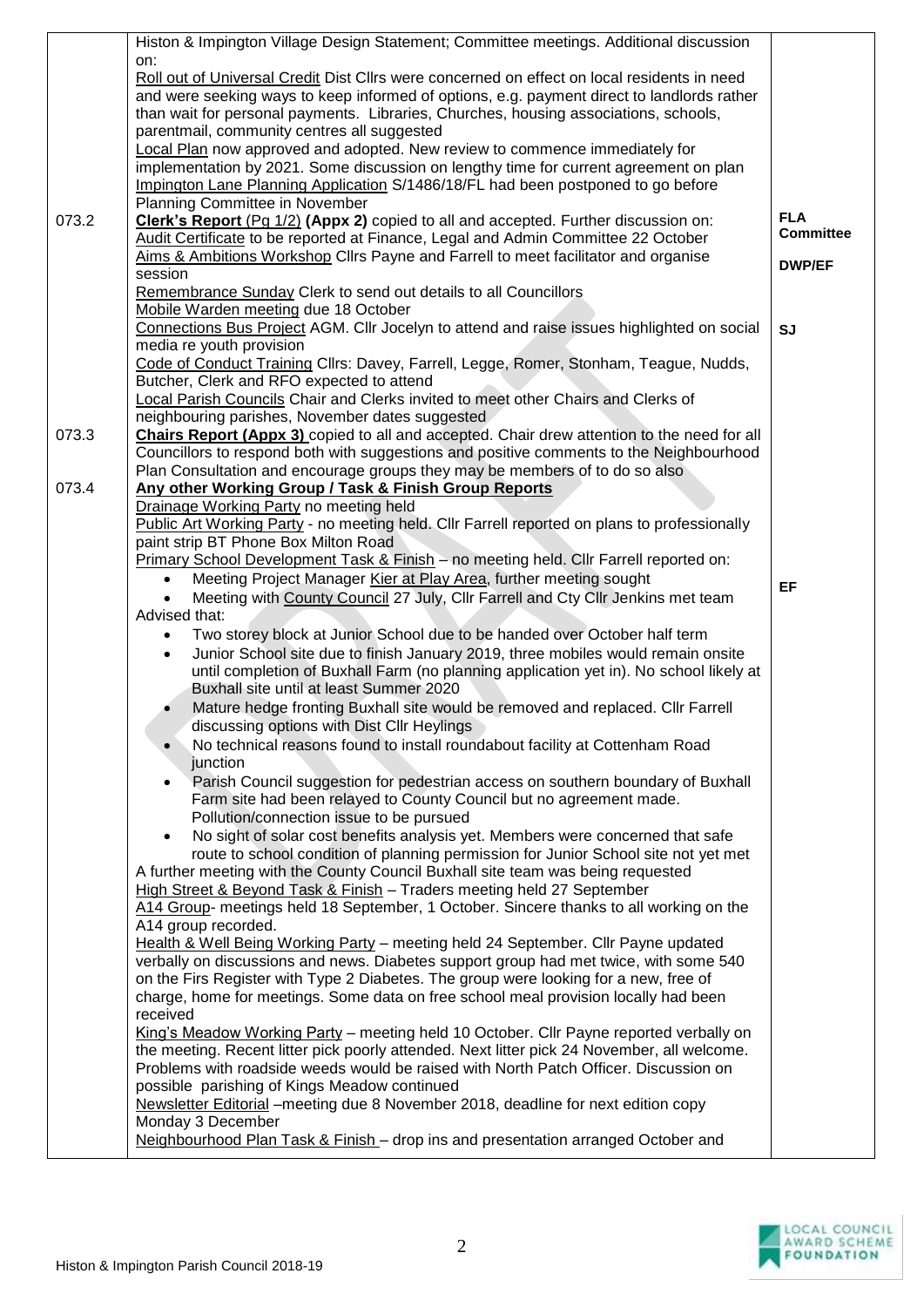|        | November. Cllr Jenkins had circulated a report (Appx 4) and updated on:<br>2769 reviews of Neighbourhood Plan to date (779 unique visitors)                                                              |  |
|--------|----------------------------------------------------------------------------------------------------------------------------------------------------------------------------------------------------------|--|
|        | 44 completed surveys                                                                                                                                                                                     |  |
| 073.5  | Consultation ends 16 <sup>th</sup> November                                                                                                                                                              |  |
|        | <b>Any Committee Chair Reports</b><br>Highways Committee -next meeting 13 November, workshop due 30 October                                                                                              |  |
|        |                                                                                                                                                                                                          |  |
| 18/074 | TO ACCEPT COMMITTEE REPORTS note actions and agree                                                                                                                                                       |  |
| 074.1  | Planning Committee - draft minutes 25 September provided to all and accepted. Next<br>meetings due 16 October, 6 November                                                                                |  |
| 074.2  | <b>Environment Committee</b> - draft minutes 9 October provided to all. Next meeting due 4<br>December                                                                                                   |  |
| 074.3  | <b>Community Park Project Sub Committee (Recreation) - draft minutes 3 October</b>                                                                                                                       |  |
|        | provided to all. Informal meetings and information meetings held. Cllr Ing updated                                                                                                                       |  |
|        | members on:                                                                                                                                                                                              |  |
|        | Confidential pre-application advice and progress with outline application<br>$\bullet$<br>National Planning Policy Framework on Greenbelt<br>$\bullet$                                                   |  |
|        | Indication Timetable to be circulated to all, to be treated as confidential<br>$\bullet$                                                                                                                 |  |
|        | Consultation requirements - a) Community Support b) Particular use of any<br>$\bullet$                                                                                                                   |  |
|        | community park. Due to follow end of neighbourhood plan consultation period                                                                                                                              |  |
|        | Justification paper due to be completed and circulated to Full Council in next three<br>$\bullet$                                                                                                        |  |
|        | weeks<br>Queries followed:                                                                                                                                                                               |  |
|        | Control over type of houses - clarified that Flagship Housing are an affordable housing<br>$\bullet$                                                                                                     |  |
|        | supplier and affordable housing will always be part of any housing agreed. Community                                                                                                                     |  |
|        | Park members had asked for the affordable housing element to be better spread over<br>the site                                                                                                           |  |
|        | Conditional purchase agreement states explicit dates for outline planning submission.<br>$\bullet$                                                                                                       |  |
|        | Carter Jonas aware of this                                                                                                                                                                               |  |
|        | Financial Implications - difficulties of providing detail acknowledged, but fair notice of<br>$\bullet$<br>impact on council tax needed. Business plan and fully costed proposal expected by<br>end 2019 |  |
|        | Offsetting facilities for housing SCDC need for satisfaction that facilities will be<br>$\bullet$                                                                                                        |  |
|        | implemented following any agreement to housing                                                                                                                                                           |  |
|        | Cllr Ing confirmed the working party would take on board all concerns raised                                                                                                                             |  |
| 074.4  | Recreation Committee - draft minutes 18 September provided to all. Next meeting due 26<br>November                                                                                                       |  |
| 074.5  | <b>Employment Committee</b> - Under Standing Order 10 xi) and due to the confidential nature<br>of the business to be transacted, the public were excluded from this item. The item was                  |  |
|        | taken at the end of the meeting.                                                                                                                                                                         |  |
|        | Draft minutes 11 October provided to all. Next meeting date TBC. Update on future                                                                                                                        |  |
|        | employment structure discussions. Workshop to be arranged.<br>To agree any recommendations on Salary Scales and/or Job Descriptions                                                                      |  |
|        | No changes to Job Descriptions pending any new arrangements following planned                                                                                                                            |  |
|        | retirement of Clerk Summer 2019, when a further review should be made on all Job                                                                                                                         |  |
|        | Descriptions and scale points. Any National Living Wage level increase affecting staff                                                                                                                   |  |
|        | would need to be implemented by May 2019.<br>Assistant Groundsman - 1 scale point increase awarded to SCP 18 backdated to 1                                                                              |  |
|        | October 2018                                                                                                                                                                                             |  |
|        | Deputy Clerk - 1 scale point increase awarded to SCP 28 backdated to 1 October 2018                                                                                                                      |  |
|        | All others to be reviewed Summer 2018 following any re-structure                                                                                                                                         |  |
|        | Proposed Cllr Farrell, seconded Cllr Payne all in favour and agreed<br>To agree any recommendations to LGPS Pension Designation                                                                          |  |
|        | Agreed that the designation be altered to state the Council will maintain at least one                                                                                                                   |  |
|        | member in the scheme                                                                                                                                                                                     |  |
|        | Proposed Cllr Payne, seconded Cllr Farrell 1 abstention                                                                                                                                                  |  |
| 18/075 | TO RECEIVE FINANCE & ADMINISTRATION REPORT (Appx 2)                                                                                                                                                      |  |
| 075.1  | Finance Legal & Administration Committee Next meeting due 22 October                                                                                                                                     |  |
|        |                                                                                                                                                                                                          |  |

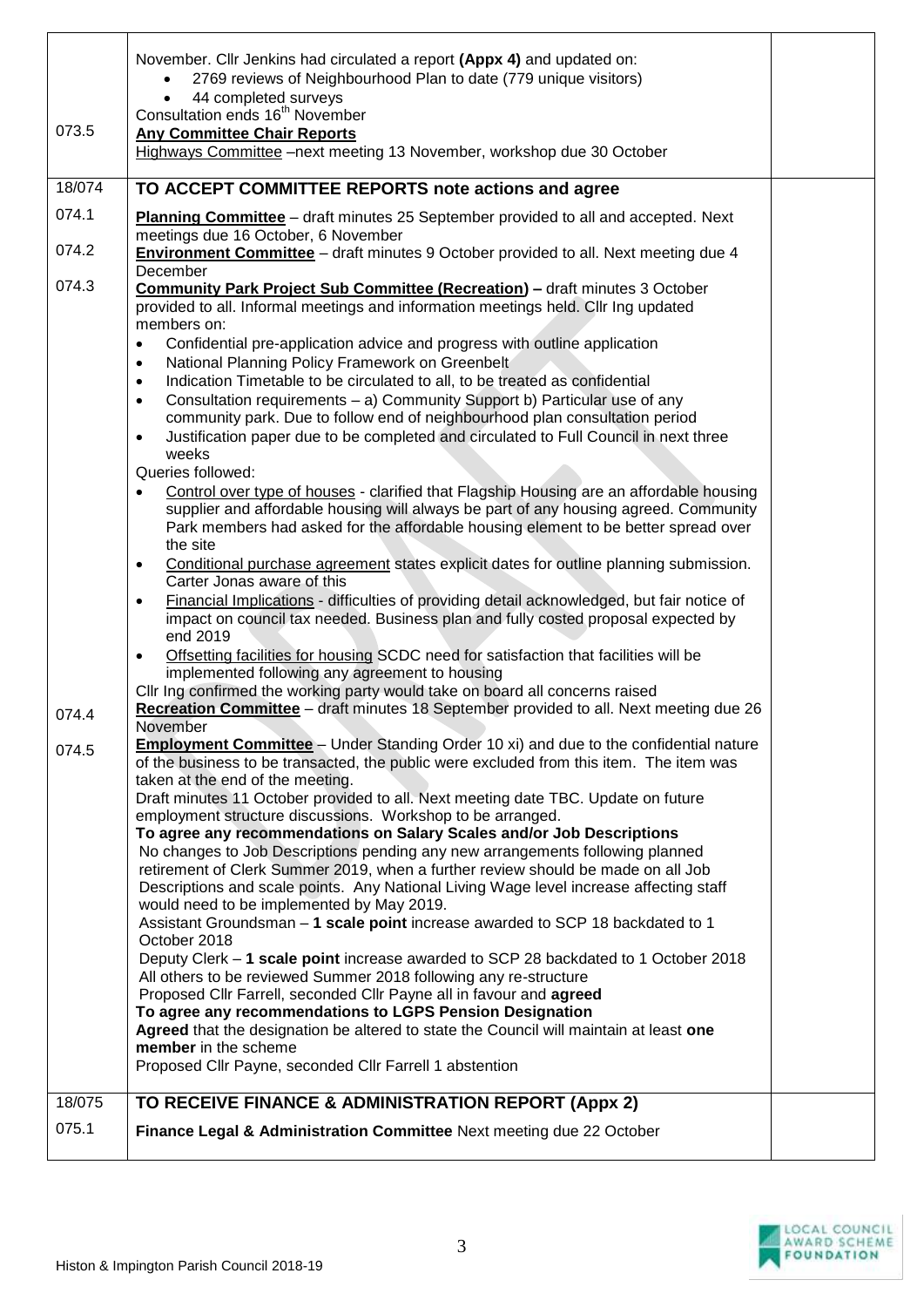| 075.2  | Delegated payment of accounts noted.                                                                                                                                                       |                |
|--------|--------------------------------------------------------------------------------------------------------------------------------------------------------------------------------------------|----------------|
| 075.3  | Approve payment of outstanding accounts Cllrs Davies and Stonham (Trustees) declared                                                                                                       |                |
|        | pecuniary interest (HICOM) - new payment and left the meeting. Proposed Cllr Payne,                                                                                                        |                |
|        | seconded Cllr Ing all in favour and agreed. Cllrs Davies and Stonham returned to the<br>meeting                                                                                            |                |
| 075.4  | Amounts paid in noted                                                                                                                                                                      |                |
| 075.5  | To agree purchase of wreath and donation for 100 year commemoration Remembrance                                                                                                            |                |
|        | day fund. All in favour and agreed that Histon & Impington Parish Council in accordance                                                                                                    | <b>Sec 137</b> |
|        | with its powers under sections 137 and 139 of the Local Government Act 1972, should                                                                                                        |                |
|        | incur the following expenditure which, in the opinion of the Council, is in the interests of the                                                                                           |                |
|        | area or its inhabitants and will benefit them in a manner commensurate with the<br>expenditure:- "to purchase wreath and include donation to total £100"                                   |                |
|        |                                                                                                                                                                                            |                |
| 18/076 | <b>RECENT CORRESPONDENCE</b>                                                                                                                                                               |                |
| 076.1  | Circulation File available on request.                                                                                                                                                     |                |
| 076.2  | SCDC Communal Room Review Project - invitation to Parish Council to meet, discuss and                                                                                                      |                |
|        | brainstorm on idea of use of SCDC Sheltered Housing Communal Room as a Community                                                                                                           |                |
|        | Hub - details provided to all. All agreed to meet. Cllr Payne, Butcher, Farrell and Cahn to                                                                                                | DWP/ALB/       |
| 076.3  | attend. Any other interest to Clerk                                                                                                                                                        | <b>EF/AC</b>   |
|        | Other correspondence none                                                                                                                                                                  |                |
| 18/077 | <b>OTHER MATTERS</b>                                                                                                                                                                       |                |
| 077.1  | <b>Mental Wellbeing Worker - presentation by postholder. Sefanit Inquai introduced herself</b>                                                                                             |                |
|        | to the Parish council having had meetings with the Clerk, Youth Worker Andrea Cowley,                                                                                                      |                |
|        | the GPs, Counselling organisations and due to meet representative of Histon & Impington                                                                                                    |                |
|        | <b>Wellbeing Working Party</b><br>Sefanit outlined:                                                                                                                                        |                |
|        | 6 months in her preventative role (70 hours per month) starting off in the schools.<br>$\bullet$                                                                                           |                |
|        | Some data provided on ages and gender engaged with over that time                                                                                                                          |                |
|        | Parish Council pay 50% of costs of this HICOM role, the rest funded by other grants<br>$\bullet$                                                                                           |                |
|        | New emphasis and focus since employment for more active involvement from the<br>$\bullet$                                                                                                  |                |
|        | community                                                                                                                                                                                  |                |
|        | Initial concentration on schools, Impington Village College and Junior School, with one<br>$\bullet$                                                                                       |                |
|        | to one therapeutic sessions and group work. Emphasis on listening, not imposing                                                                                                            |                |
|        | solutions. Sefanit is inspired by the opportunity to connect on a real human level                                                                                                         |                |
|        | Infant School and Early Years Centre is a slower process with a joined up solution<br>$\bullet$<br>required throughout the school life to ensure longevity of the service beyond Sefanit's |                |
|        | role and a consistency of programme and level support                                                                                                                                      |                |
|        | Problems encountered at school can include: family struggles; friendship/bullying<br>$\bullet$                                                                                             |                |
|        | issues; anxiety; suicidal thoughts                                                                                                                                                         |                |
|        | Members encouraged to liaise with HICOM through the Parish Council representative Cllr                                                                                                     |                |
|        | Ing with any thoughts/comments                                                                                                                                                             |                |
|        | Mental Wellbeing worker alerted to other opportunities to engage e.g. through Histon                                                                                                       |                |
|        | <b>Hornets</b><br>Health & Wellbeing working party convener was Cllr Payne, all encouraged to provide input                                                                                |                |
|        | via that Parish Council working party                                                                                                                                                      |                |
|        | Chairman formally asked for an extension of 20 minutes under Standing Order 1x), all                                                                                                       |                |
|        | agreed                                                                                                                                                                                     |                |
| 077.2  | Timebanking – to consider 2 year funding package of £12,000 p.a. commencing<br>March 2019 for Timebanking project for Histon & Impington. SCDC to fund start-up                            |                |
|        | costs between now and March 2019; Parish Council would be employer from March 2019,                                                                                                        |                |
|        | grants available include Innovate and Cultivate fund - details from CHS provided to all.                                                                                                   |                |
|        | Following full discussion on information from Cllrs Teague and Moore, plus sessions                                                                                                        |                |
|        | attended previously by Cllrs Farrell, Ing and Payne. Members highlighted:                                                                                                                  |                |
|        | • Existing infrastructure and examples of community action in Histon & Impington                                                                                                           |                |
|        | • Lack of ambassador for the scheme within the Council                                                                                                                                     |                |
|        | Good opportunity provided for villages without such provision<br>• Need in Histon & Impington is for social prescribing, signposting within community. If                                  |                |
|        | funding is available, perhaps this was a better use of it                                                                                                                                  |                |
|        | Proposed Cllr Payne, seconded Cllr Cahn to agree to 2 year funding package of £12,000                                                                                                      |                |
|        | p.a. commencing March 2019 for Timebanking project for Histon & Impington, SCDC to                                                                                                         |                |